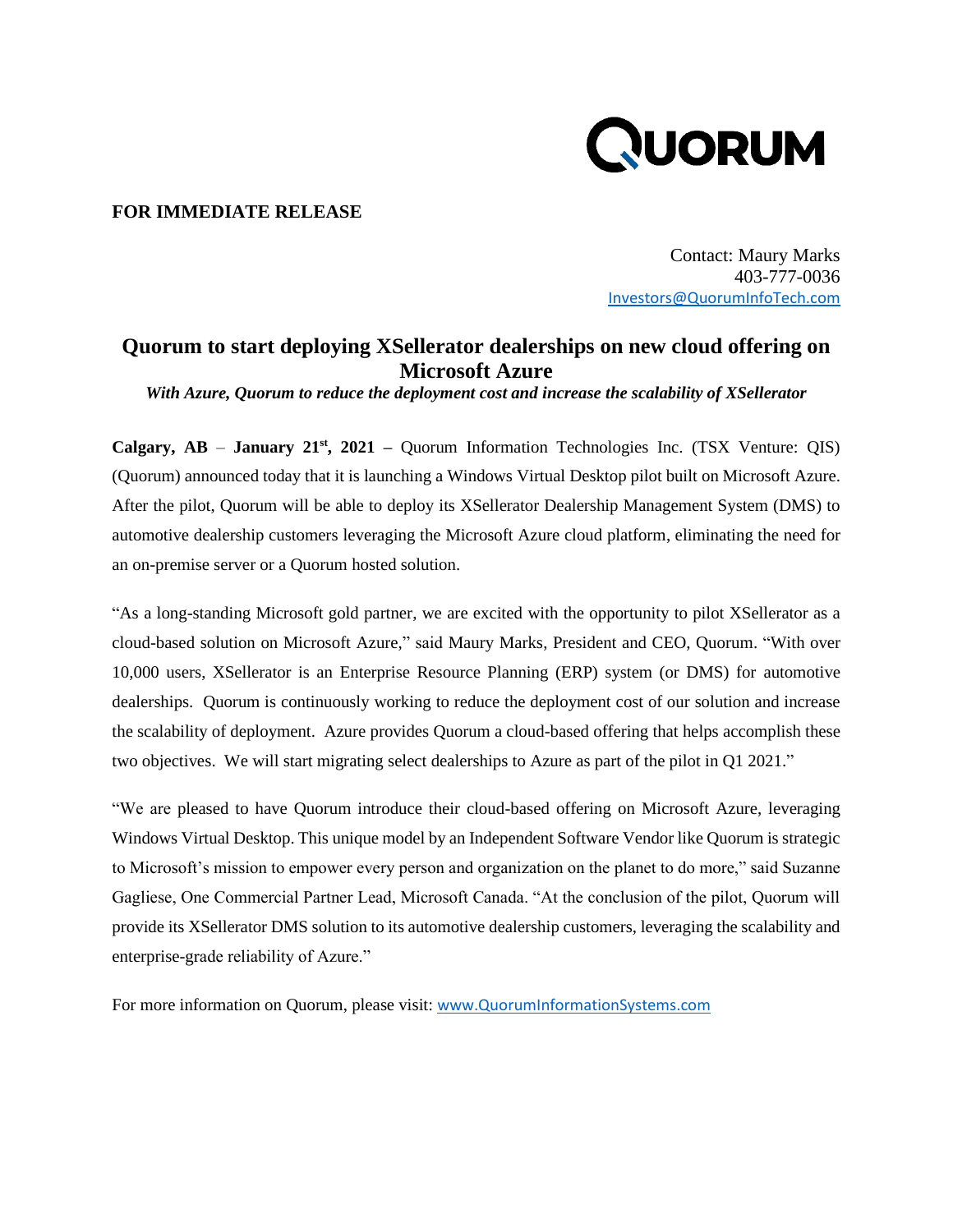## **About Quorum Information Technologies Inc.**

Quorum is a North American company focused on developing, marketing, implementing and supporting its portfolio of software and services for automotive dealerships that includes:

- XSellerator, a Dealership Management System (DMS) that automates, integrates and streamlines key processes across departments in a dealership, and emphasizes revenue generation and customer satisfaction.
- DealerMine CRM, a sales and service Customer Relationship Management (CRM) system and set of Business Development Centre services that drives revenue into the critical sales and service departments in a dealership.
- Autovance, a modern retailing platform that helps dealerships attract more business through Digital Retailing (DR), improve in-store profits and closing rates through its desking tool and maximize their efficiency and CSI through Autovance's F&I menu solutions fee.
- Advantage, a full showroom system for both franchised and independent dealerships and a comprehensive management system that includes accounting for the independent market.

Quorum Information Technologies Inc. is traded on the Toronto Venture Exchange (TSX-V) under the symbol QIS. For additional information please go to www.QuorumInformationSystems.com.

## **Forward-Looking Information**

*This press release may contain certain forward-looking statements and forward-looking information ("forward-looking information") within the meaning of applicable Canadian securities laws. Forwardlooking information is often, but not always, identified by the use of words such as "anticipate", "believe", "plan", "intend", "objective", "continuous", "ongoing", "estimate", "expect", "may", "will", "project", "should" or similar words suggesting future outcomes. Quorum believes the expectations reflected in such forward-looking information are reasonable but no assurance can be given that these expectations will prove to be correct and such forward-looking information should not be unduly relied upon.*

*Forward-looking information is not a guarantee of future performance and involves a number of risks and uncertainties some of which are described herein. Such forward-looking information necessarily involves known and unknown risks and uncertainties, which may cause Quorum's actual performance and financial results in future periods to differ materially from any projections of future performance or results expressed or implied by such forward-looking information.*